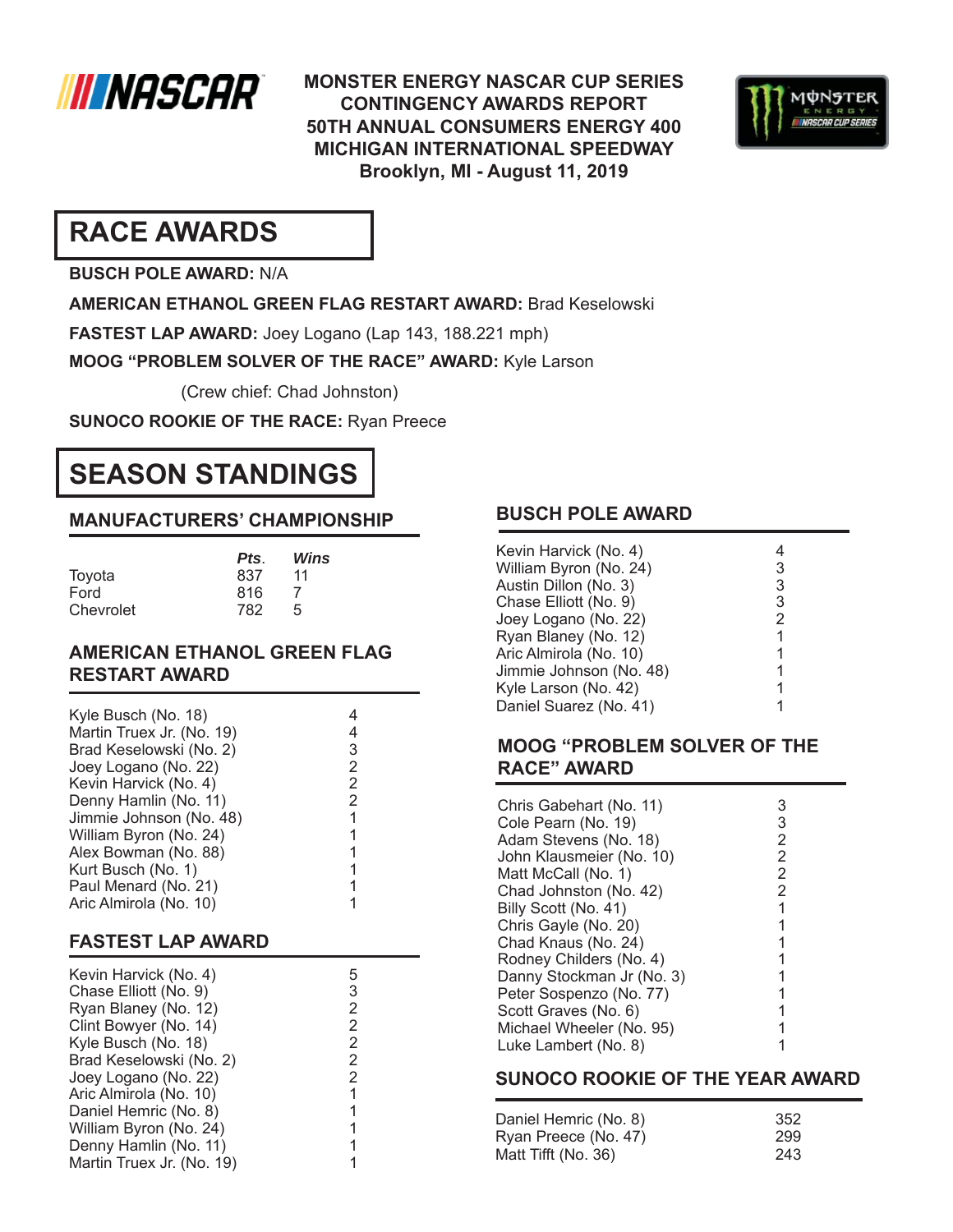

**NASCAR XFINITY SERIES CONTINGENCY AWARDS REPORT 7TH ANNUAL B&L TRANSPORT 170 AT MID-OHIO MID-OHIO SPORTS CAR COURSE Lexington, OH - August 10, 2019**



# **RACE AWARDS**

**FASTEST QUALIFIER:** Austin Cindric (96.506 mph, 84.231 secs.) **DURALAST BRAKES "BRAKE IN THE RACE" AWARD:** Christopher Bell **MOBIL 1 DRIVER OF THE RACE:** Christopher Bell **SUNOCO ROOKIE OF THE RACE:** Noah Gragson

# **SEASON STANDINGS**

# **BILL FRANCE PERFORMANCE AWARD**

|           |       | Pts. Wins |
|-----------|-------|-----------|
| Toyota    | 755 8 |           |
| Chevrolet | 749 5 |           |
| Ford      | 746   | -8        |

#### **DURALAST BRAKES "BRAKE IN THE RACE" AWARD**

| Christopher Bell (No. 20)  |                |
|----------------------------|----------------|
| Cole Custer (No. 00)       | 5              |
| Kyle Busch (No. 18)        | 2              |
| Ross Chastain (Nos. 10,16) | $\overline{2}$ |
| Justin Haley (No. 11)      | 1              |
| Tyler Reddick (No. 2)      |                |
| John H. Nemechek (No. 23)  |                |
|                            |                |

### **SUNOCO ROOKIE OF THE YEAR AWARD**

| <b>Chase Briscoe</b> | 703 |
|----------------------|-----|
| Noah Gragson         | 702 |
| <b>Justin Haley</b>  | 658 |
| John H. Nemecheck    | 613 |
| <b>Brandon Brown</b> | 393 |

### **FASTEST QUALIFIER AWARD**

| Cole Custer (No. 00)      | ٠h |
|---------------------------|----|
| Christopher Bell (No. 20) | 4  |
| Tyler Reddick (No. 2)     | 3  |
| Austin Cindric (No. 22)   | 2  |
| Michael Annett (No. 1)    | 1  |
| Paul Menard (No. 12)      | 1  |
| Joey Logano (No. 12)      | 1  |
| Kyle Busch (No. 18)       |    |

### **MOBIL 1 DRIVER OF THE RACE**

| Christopher Bell (No. 20) |   |
|---------------------------|---|
| Cole Custer (No. 00)      | 5 |
| Kyle Busch (No. 18)       | 3 |
| Michael Annett (No. 1)    | 1 |
| Justin Allgaier (No. 7)   | 1 |
| Noah Gragson (No. 9)      | 1 |
| Ross Chastain (No. 16)    | 1 |
| Chase Briscoe (No. 98)    |   |